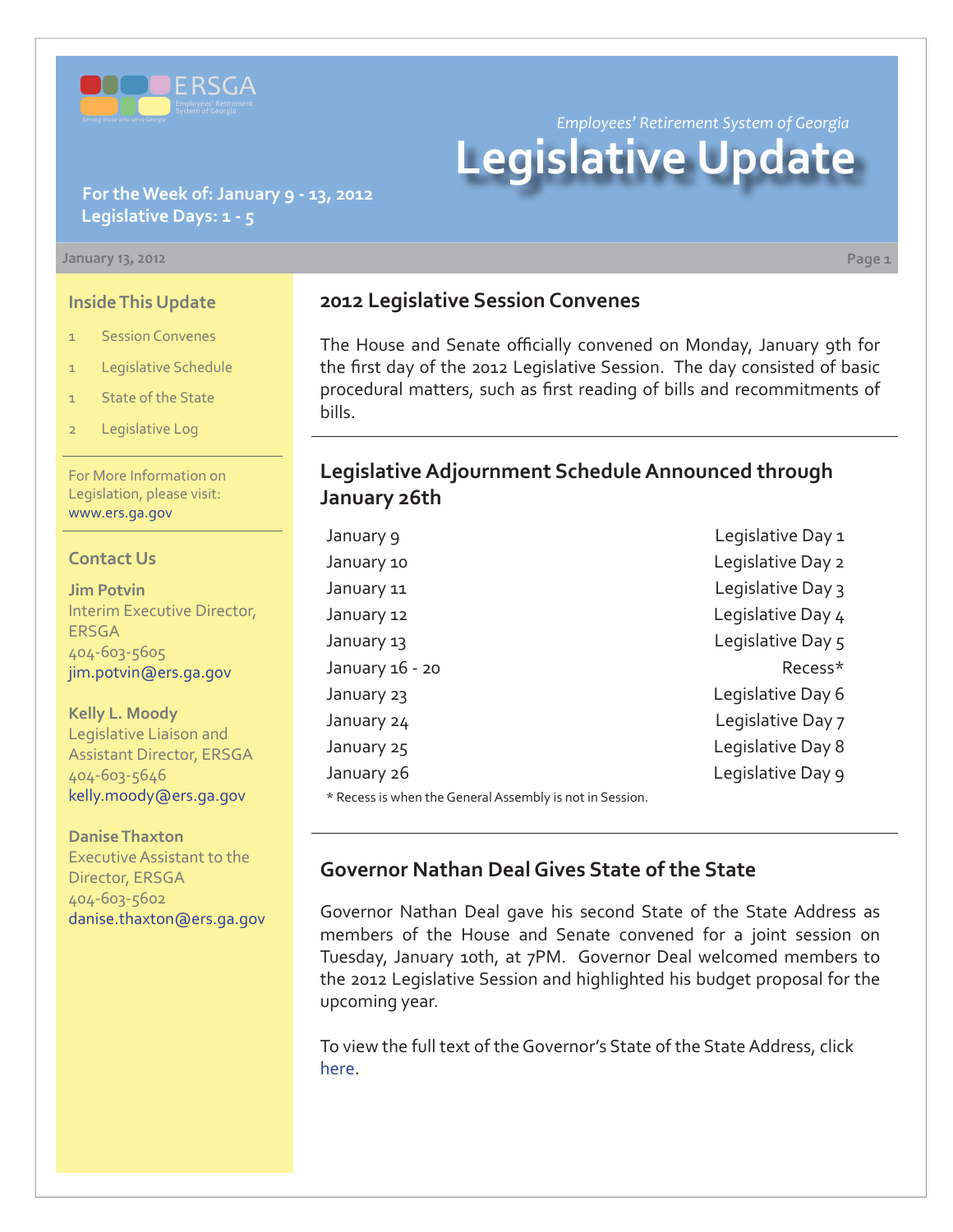# *Legislative Log*

#### **Monday, January 9, 2012**

#### **HB 293 - Retirement bills; define a certain term**

This bill amends the definition of a fiscal retirement bill in the Public Retirement Systems Standards to include any bill or amendment which grants a public retirement system an insurable interest in active or retired members, or authorizes or directs a public retirement system to expend or obligate funds to purchase life insurances on its members. A bill of such nature will be required to go through the Retirement Committee.

#### **HB 293 was RECOMMITTED to the Senate Retirement Committee.**

## **[HB 297 - Retirement and pensions; public systems prohibited from expending funds for certain](http://www.legis.ga.gov/legislation/en-US/Display/20112012/HB/297)  purposes; provide**

This bill prevents any public retirement system from having an insurable interest in the system's active or retired members unless benefits are paid to a designated beneficiary or the member's estate.

#### **HB 297 was RECOMMITTED to the Senate Retirement Committee.**

#### **[HB 308 - Public retirement systems; duties of boards of trustees; provide](http://www.legis.ga.gov/legislation/en-US/Display/20112012/HB/308)**

Prior to July 1, 2010, boards of trustees of public retirement systems were subject to applicable provisions in Title 53 dealing with Common Law fiduciary duties. However, an oversight occurred when the statute was amended last session. This bill adds back the needed references concerning Common Law fiduciary duties for boards of trustees of public retirement systems.

#### **HB 308 was RECOMMITTED to the Senate Retirement Committee.**

#### **Tuesday, January 10, 2012**

No action was taken on Retirement Bills today.

#### **Wednesday, January 11, 2012**

# **HB 295 - Georgia State Employees Pension and Savings Plan; transfer of accrued benefit; provide**

This bill provides for transfers between the Georgia State Employees' Pension and Savings Plan (GSEPS) under the Employees' Retirement System (ERS) and the Teachers Retirement System (TRS) with retirement benefits being calculated on a pro-rated basis.